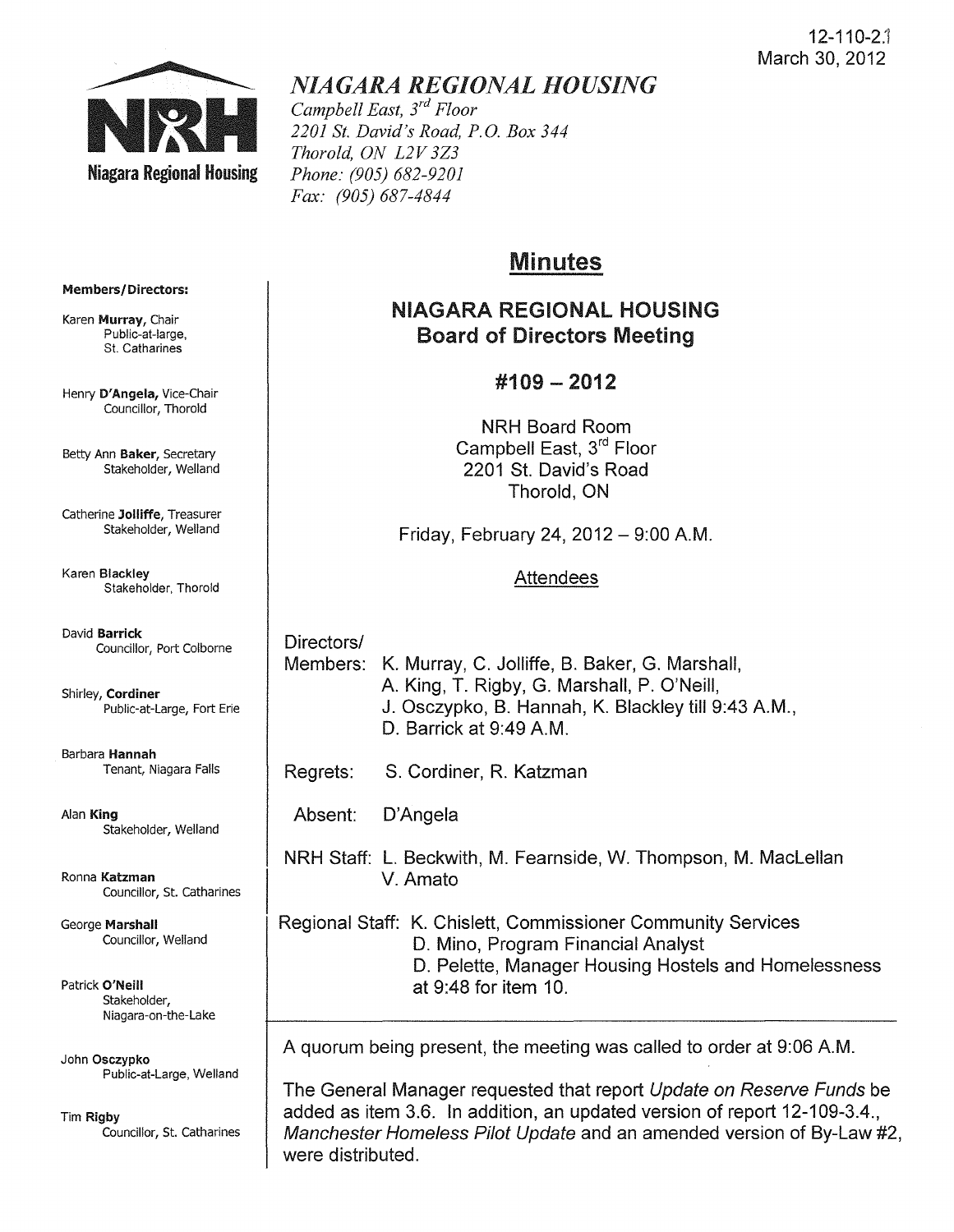Moved by B. Hannah Seconded by P. O'Neill

That the agenda be adopted as amended.

# 2. Approval of Minutes January 27, 2012 Meeting

Moved by J. Osczypko Seconded by C. Jolliffe

That the minutes of the January 27, 2012 meeting be adopted.

**CARRIED** 

#### Business Arising

2.1. There was no Business Arising

### 3. New Business

3.1. 2011 Unaudited Year End Results - Report 12-109-3.1.

Moved by B. Baker Seconded by A. King

The Niagara Regional Housing Board of Directors recommends to Regional Council that any 2011 year end operating surplus be transferred to the NRH Reserve for the Owned Units.

**CARRIED** 

# 3.2. Action Item - Homelessness Funding - Report COM 4-2012

The General Manager advised that K. Chislett would be doing a presentation on this topic later in the meeting for item 10.

Moved by G. Marshall Seconded by P. O'Neill

That Niagara Regional Housing Board of Directors receives COM 4-2012, Development of a Strategy to Advocate for Increased Homelessness Funding report for information.

**CARRIED** 

**CARRIED**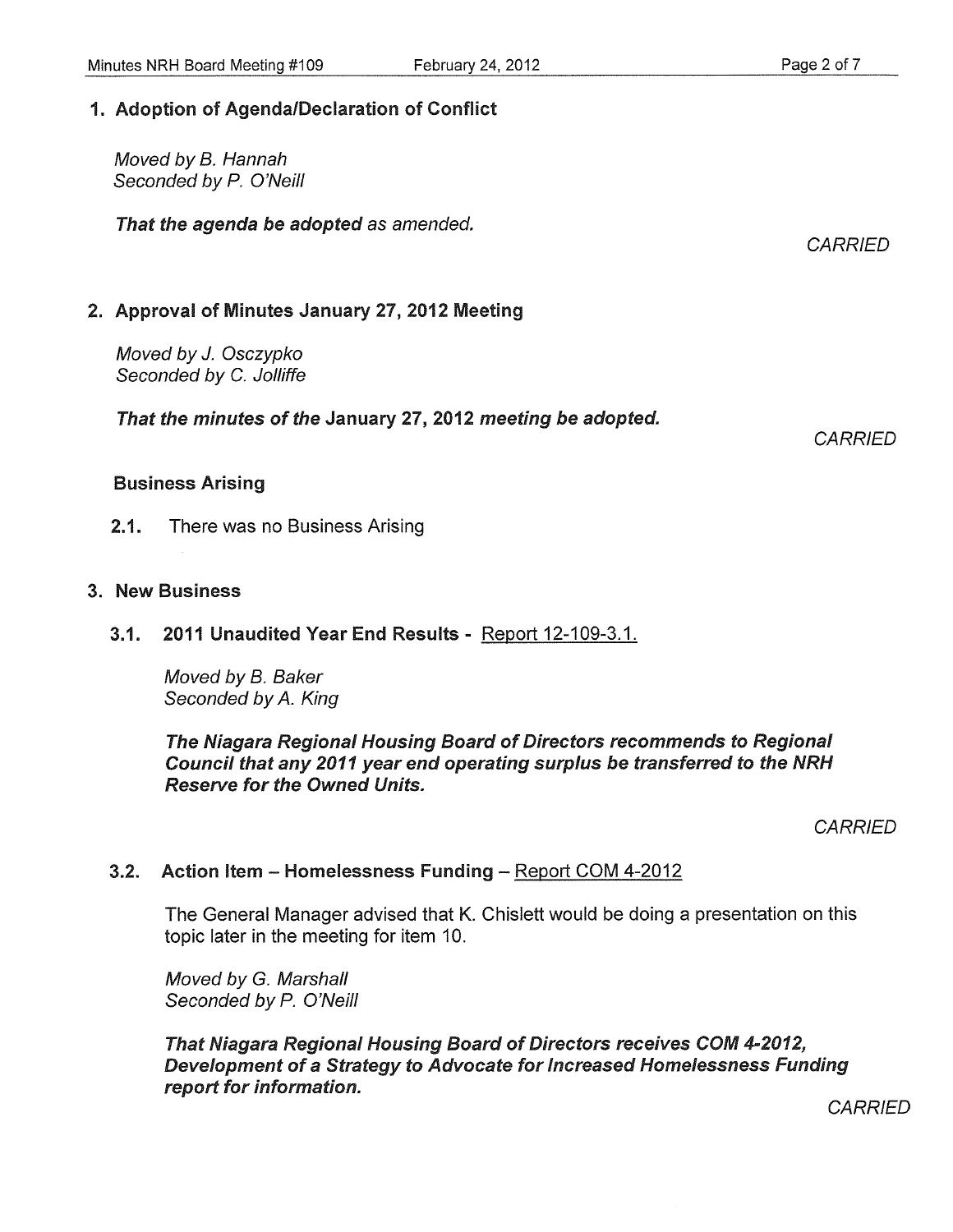#### 3.3. Operational Reviews Semi-Annual Status Report - June 2011 - December 2011- Report 12-109-3.3.

M. Fearnside, Manager Housing Programs, presented highlights of this report.

Moved by K. Blackley Seconded by A. King

That Niagara Regional Housing Board of Directors receives 12-109-3.3., Operational Reviews Semi-Annual Status Report - June 2011 - December 2011 for information.

**CARRIED** 

#### 3.4. Close-Out Manchester Homelessness Pilot - Report 12-109-3.4.

W. Thompson, Resource Unit Manager, answered director questions regarding this report.

Moved by T. Rigby Seconded by J. Osczypko

That the Niagara Regional Housing Board of directors receives report 12-109-3.4., Manchester Homeless Pilot Update for information.

**CARRIED** 

#### 3.5. Borrowing By-Law #2 - 12-109-3.5.

The General Manager advised that the Region's legal department recommended changes to the wording of By-Law #2 originally provided by external legal counsel and presented in report 11-106-3.4., Pending Acquisition of Land-Phase 2 Financing, Borrowing By-Law #2, approved by the Board at the November 25, 2011 meeting.

A draft of the amended By-Law #2 relating to the borrowing powers of the Board of Directors was submitted and discussed.

Moved by A. King Seconded by K. Blackley

That Niagara Regional Housing Board approves revised By-Law #2 and that it be enacted as a by-law of the Corporation, and any two directors of the Corporation be authorized and directed to sign the same and to affix the corporate seal of the Corporation thereto.

**CARRIED**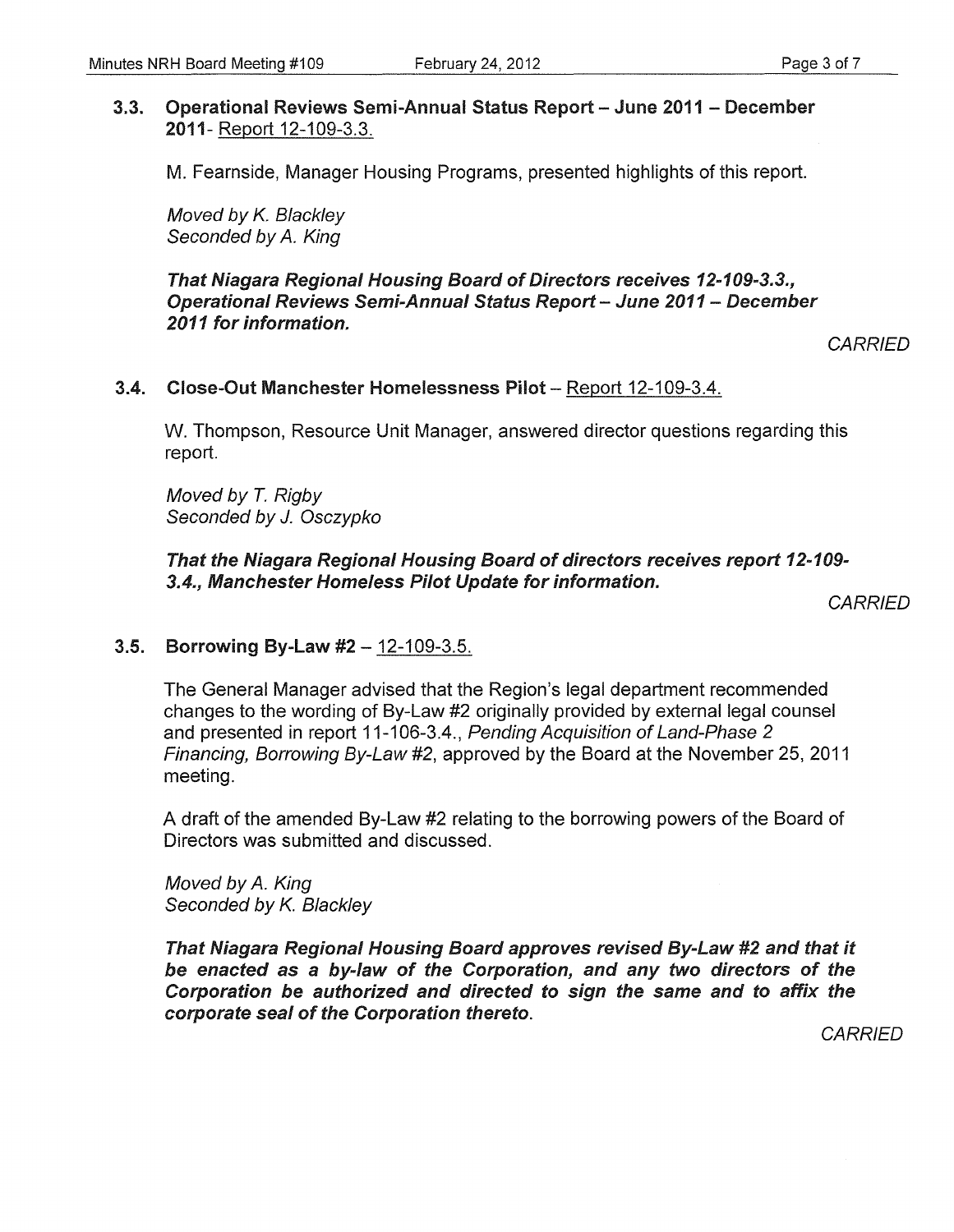# 3.6. Update on Reserve Funds - Report 12-109-3.6.

The General Manager reviewed the report with Directors. Corporate Services has requested that funds for Future Employee Benefits be transferred from the NRH Reserve Fund into a new reserve for Future Employee Benefits.

Moved by C. Jolliffe Seconded by B. Baker

#### That the Niagara Regional Housing Board of directors approves setting up a new reserve for Future Employee Benefits.

**CARRIED** 

#### 4. Closed Session - Not required

### 5. General Manager's Report

#### NRH Re-Organization

The General Manager advised Directors that Public Health and Social Services approved the NRH Reorganization report and it will be on the Council agenda for March  $1<sup>st</sup>$ .

#### Online Reports

At the Public Health and Social Services Committee meeting it was requested that a protocol be developed for Agencies, Board and Commissions on the posting of Board reports on their websites.

#### Welland Development

On January 10,2012 Council received for information COM 03-2012, regarding the 235 Fitch St. development. On December 13<sup>th</sup>, NRH Board approved in principle the advancement of the Fitch Street site to the Development phase. Staff continued work with the architect to prepare drawings necessary for municipal site plan approval. It was recommended that a budget for the project be presented to Committee and Council for approval.

Moved by B. Baker Seconded by K. Blackley

- 1. That, the Niagara Regional Housing Board of Directors acknowledges committed architectural fees to complete development drawings in order to develop tender documents; and,
- 2. That, a project budget be developed for Board and Council approval.

**CARRIED** 

#### 6. Chair's Report

No report.

K. Blackley left the meeting at 9:43 A.M.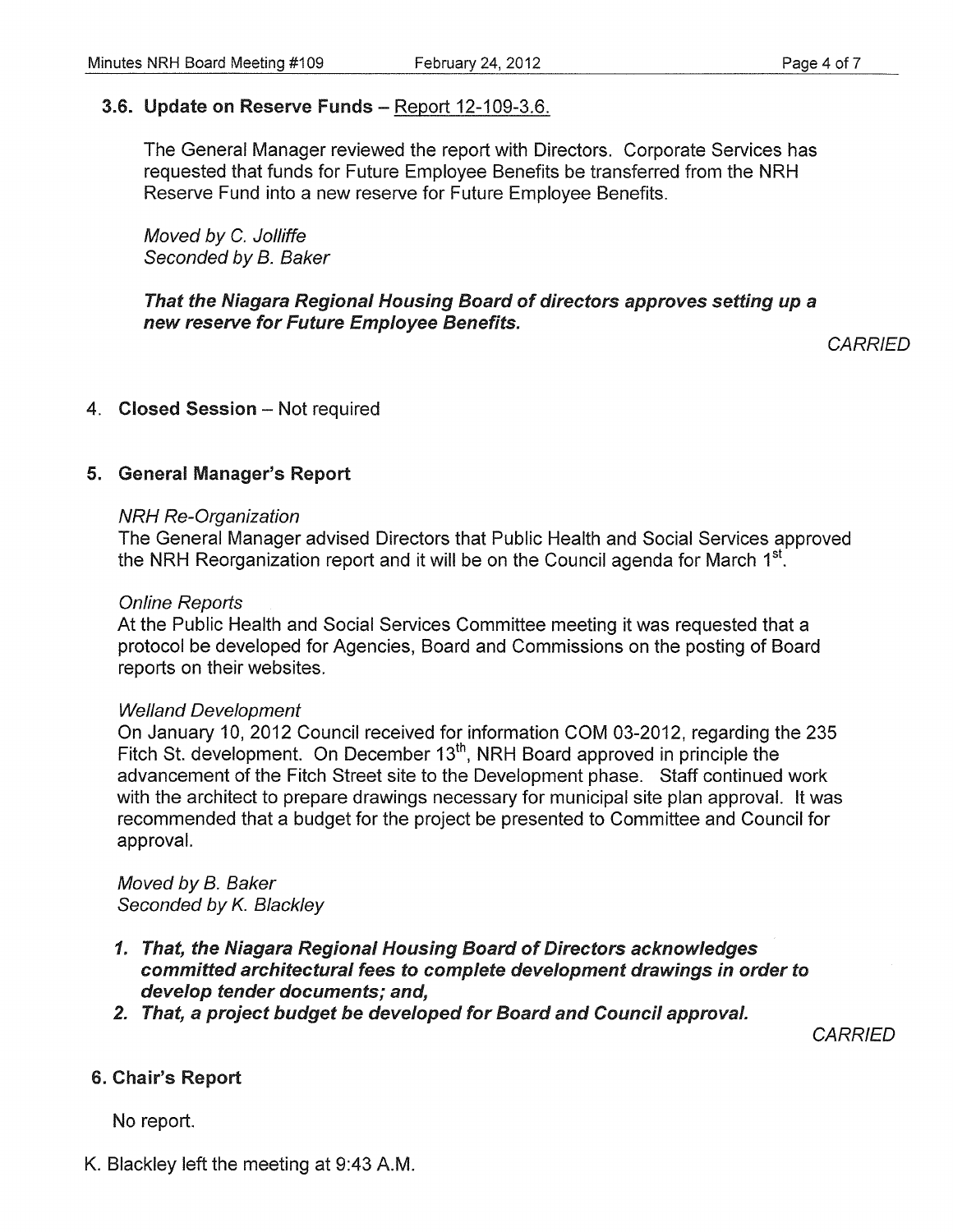### *7. Committee Reports*

- 7.1. Executive Committee, Karen Murray, Chair No approved minutes.
- 7.2. Governance Committee No minutes.
- 7.3. Investment Committee, H. D'Angela, Chair No minutes.
- 7.4. Applicant/Tenant Appeals Committee Minutes January 10, 24 and February 7,2012 hearing were provided for information.
- 7.5. Tender Awards Committee, A. King, Chair No minutes.
- 7.6. Tenant Advisory Group, B. Hannah No Minutes of the quarterly meetings.
- 7.7. Housing Provider Advisory Group, C. Jolliffe, Chair No minutes.
- 7.8. Community Advisory Group, B. Baker, Chair No Minutes.

#### 8. For Information

8.1. Action Items from Previous Meetings

#### Correspondence/Media

- 8.2. Thank you Letter, Housing, Health, and Woman's Well-Being Study, from St. Michael'S.
- 9. BREAK not required

# 10. Strategic Planning Session - Homelessness

D. Pelette, Manager Housing Hostels and Homelessness joined the meeting at 9:48 AM.

D. Barrick joined the meeting at 9:49 A.M.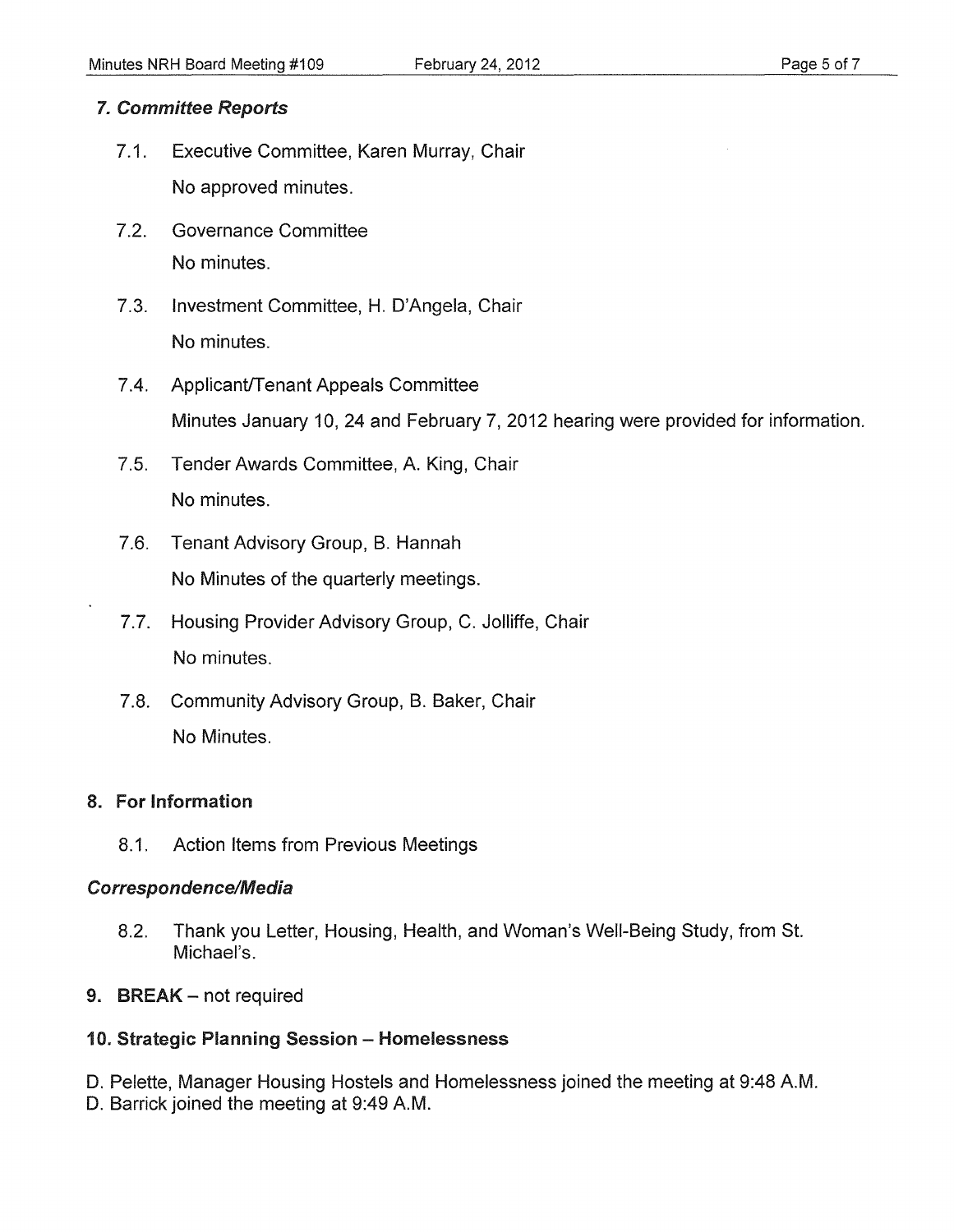Niagara Housing First Pilot was presented by Katherine Chislett, Commissioner Community Services. Slides were distributed.

Statistics show that housing the homeless or those at risk of being homeless saves a community from \$13,000 to \$30,000 per year in temporary and/or emergency services, and there is a great deal of research throughout Canada and the US that demonstrates the effectiveness and cost savings of helping people rapidly access housing as a first step towards long term stability and addressing other issues they may have in their lives.

Traditional models for the most vulnerable homeless people (people living on the streets, in shelters, or very precariously housed) often required that the individuals address the issues that may have made them homeless first before they could "earn" a home, moving from streets to shelters to transitional housing and then graduating to get permanent housing. Housing First approaches support people to have permanent housing first, and then provide supports to address any issues they may want to deal with, and supports to help them be successful in housing (such as learning the rights and obligations of being a tenant). Both the provincial and federal governments have endorsed housing first as a preferred approach to addressing homelessness.

The Housing First Pilot for Niagara is built on the housing first model, but differs in that Niagara does not have the resources that housing first projects would usually have. Instead, the proposal will be to work collaboratively with the community. Specifically, approximately 70 rent supplements would be available for use by community agencies. The community agencies would be required to (a) serve people who are absolutely homeless or at high risk of ending up on the streets or in our shelters (b) provide supports to those individuals to help them find and keep housing at their own cost (c) work with landlords to access private sector rental units and manage the relationship with the landlord and (d) participate as part of a collaborative group to oversee the pilot. As there are a number of community agencies in Niagara Region who already serve people who are homeless, what the pilot does is to give those agencies another "tool" in their "toolkit" to support their clients, and maximize their effectiveness. Anticipated outcomes are a reduction in the number of street homeless and in our shelters.

The Rent Allowances would be provided under the Investment in Affordable Housing (lAH) program, funding of \$800,000 over a 3 year period has been allocated to this pilot to cover up to \$350.00 per month in housing costs only.

Ms. Chislett also reviewed a number of risks and limitations to the pilot, all of which are related to the lack of funding available to operate a full model housing first project, and proposed approaches to addressing those risks and limitations. One area not yet resolved is how to resource the research elements of the project. She acknowledged the collaborative work done with NRH staff in developing the model and in its implementation, and thanked the Board for their thoughtful comments and questions, and their support for implementing a difficult and high risk - but much needed - pilot project.

Ms Chislett also provided information about COM 04-2012, under item 3.2.